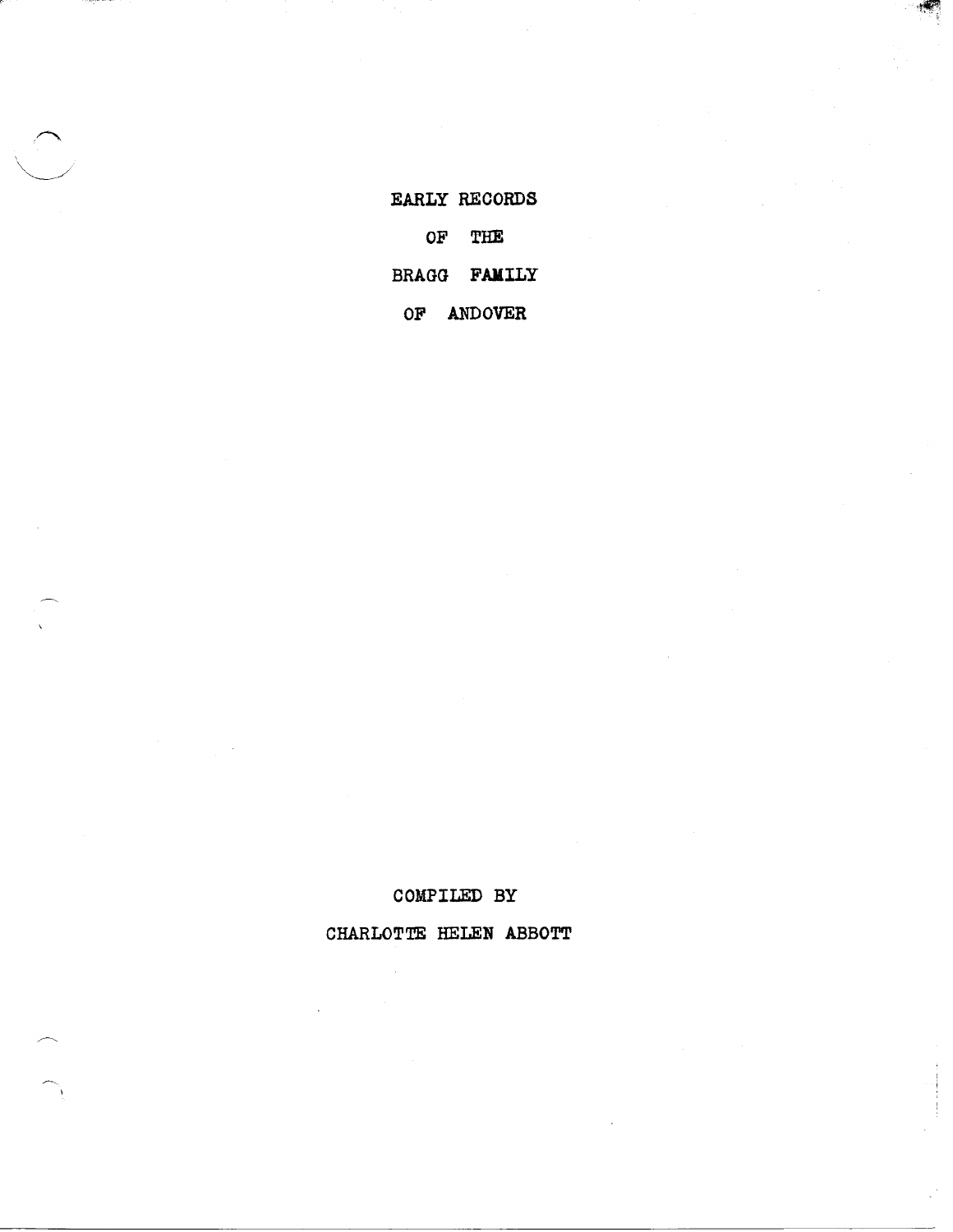The BRAGG FAMILY

OF ANDOVER

Edward (1) Bragg. born about 1616, was in Ipswich, 1642. His first wife, Elizabeth---. died  $M_{\text{ay}}$  28,1691; on October 28, the same year he married widow Sarah <sup>R</sup>edington. Edward's will was made in 1705 and recorded 1708.

 $\sim$   $\sim$   $\sim$   $\sim$   $\sim$   $\sim$   $\sim$ 

-/- "

The children of Edward(1) Bragg and wife,  $E1$ izabeth, were :-Debora(2), b. 1658; m. a Searls of Rowley; she was dead before 1708 when her children are mentioned in their grandfather's will as heirs of all the avialable moveables, as their mother did not receive as much as the rest, at her marriage. They are also to have John Todd's farm, which he bought tor her.

Thomas  $(2)$ , b.  $\qquad \qquad ;$  m. Phebe Redington, August 1675; he d.

in Sept. the same year.

Mary (2), b. : m. Joseph Eveleth.

Timothy  $(2)$ , b. ; m. Lydia Gott, 1685; she was daughter of Charles Gott of Wenham and wIfe,Lydia Clark. ( Charles Gott was son of Chas. Gott of Salem; Lydia Clark was dau. of wm. Clark and wife, Margery-- of Watertown and Woburn.)

Nath'l Bragg ( ancestry unknown) Was in the Port Royal Expedition; died -

Mar.18,1711; was in service 159 days in Capt. Sam Temple's

 $Co.$ ;  $\frac{1}{2}$  7 due him. May have been an English regular.

**--- ---** Bdward(l}  $Timothy(2)$  Bragg/and Lydia Gott, had:-

Lydia (3), b. 1686.

 $\left( \bigcap_{i=1}^n A_i \right)$ 

Tim $(3)$ , b. 1690; m. Martha Kilham of Wenham.1714;-

Edward  $(3)$ , b. 1692; ddd he m. Marcy Bridges in Wenham, 1715?

Thomas(3). b. 1696; d. 1699.

Ebenezer(3), b. 1699; went to Marlboro; alive 1724; m. lst Zerviah Brig-<br>ham; m. 2nd., Sarah Redington; had 20 children.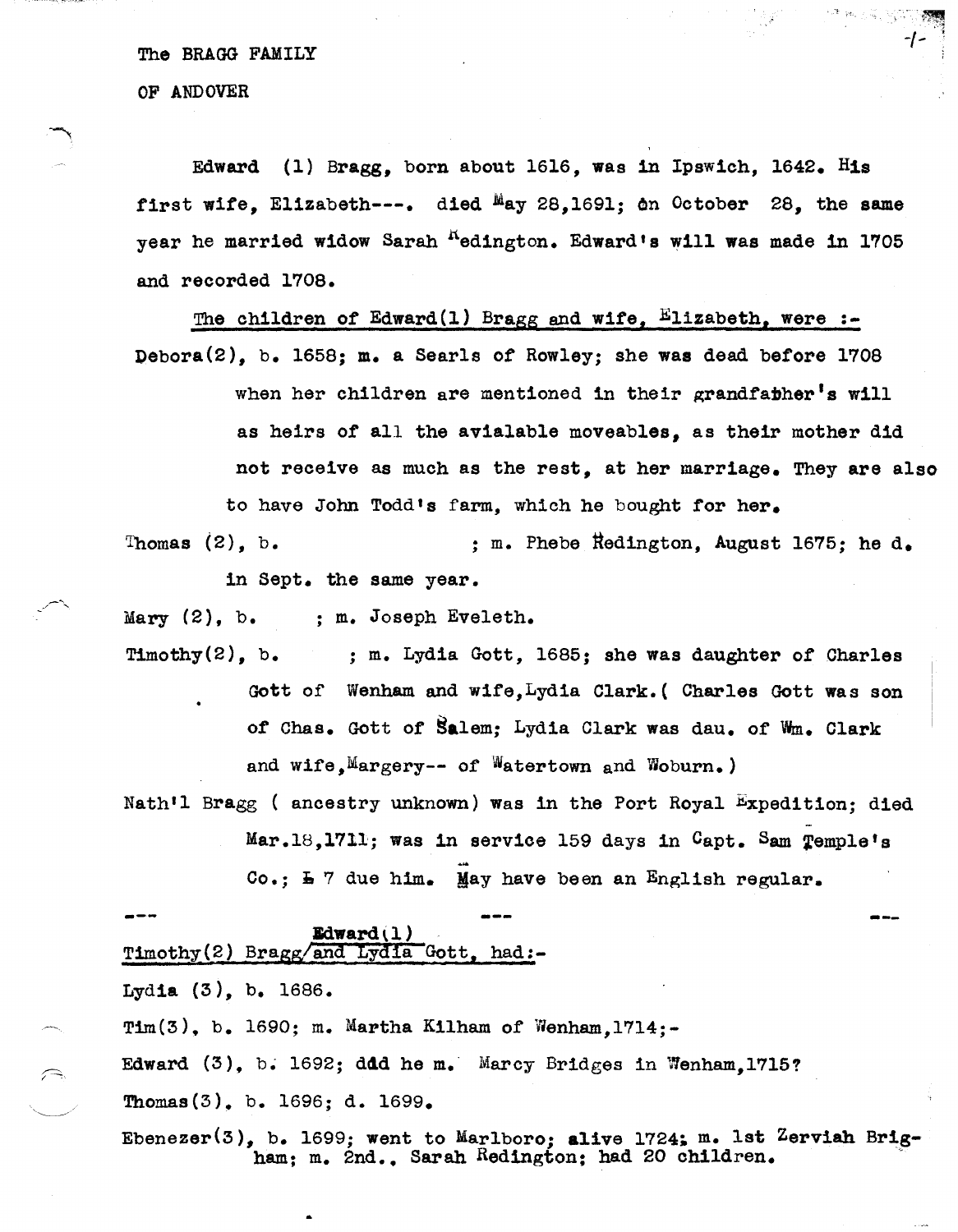The BRAGG FAMILY

Children of Timothy(2) Bragg and wife, Lydia Gott,  $($  cont.): $natin'1$  (3), b.  $1694:a. 1699.$ Nath'l  $(3)$  2nd., b. 1701; lived in Wenham; did he m. Mary Trow?  $0.K.$ John(3) ; was of Scarboro, 1724; in Sgt.Nathan Knight's Co. I *1724-5,./*  $Ellzabeth(3)$ , b.  $1704$ ; m. Josia Kimball. 1723. Abiel(3), b. 1706; burned in home in Shrewsbury, 1723, in house he helped build., Edward(3) Bragg(Timothy(2)Edward(1) and wife,  $^{10}$ ercy Bridges, had:- $\texttt{Edward(4)}$ , b.  $\texttt{\texttt{1716}}$ ; in Wennam; prob. married Ann---, before  $\texttt{1744.}$  $Sara(4)$ , b.  $1718$ . Thomas  $\{4\}$ , b. in ANDOVER, 1720:  $m_{11}/46$  Dorothy Ingalls; he was the tavern keeper, Setween Phillips Manse and Hohnson H.S. site. Lydia  $(41, b.$  in ANDOVER, 1723. Josia  $(4)$ , b. in Andover, 1726; was in Lynnfield 1760-88.  $Ruth(4)$ , b. in  $Keading$  or Lynn end,  $1729$ . Jonn $(4)$ , b.  $1731$ ; probabiy at Lynn end; m. Ann Parker, 1753. (An Aita Frost Upton m. here to a John Bragg.  $1792$ ; she was a widow; it may have a been a 2nd marriage for our John.) Edward  $(4)$ , b.  $\qquad \qquad ;$  m. Anna Smith in Andover, 1744; had:-Anna  $(5)$ , b. in Andower, April , 1744. Sara  $(5)$ , b. in Reading near the line, 1745.  $Eawara(5)$ , b. in Andover,  $1748$ .  $r_{\text{d}}$  award  $(5)$  2nu., b. June  $1751$ .  $Nathan1e1(3)Bragg(Tim(2)Edward(1) and wife, Mary Two. had: \texttt{Mary}(4)$ , b. Nov. 6,1722; d. Nov. 10.  $\texttt{Mary}(4)$  2nd., b. Oct. 24, 1723; probably m. Israel  $\texttt{Herri}$ ck; came to Andover,  $\text{Ben}(4)$ , b.Nov.22, 1726. I from Wenham. Sarah(4), b. Nay 20, 1729;m. Ephraim Towne of Topsfield,1748. Lydia *(4)*, b. Sept. 12,1730.  $\bigcirc$  (I think there was also a  $\frac{N_{\text{at}}}{2}$  who was born about 1724 and married Deborah Patch, 1751, and had:-Mary(5), b. 1752.  $\frac{\text{Mary}}{\text{Mary}(5)}$  2nd., b. 1754.

-2-

أوالهم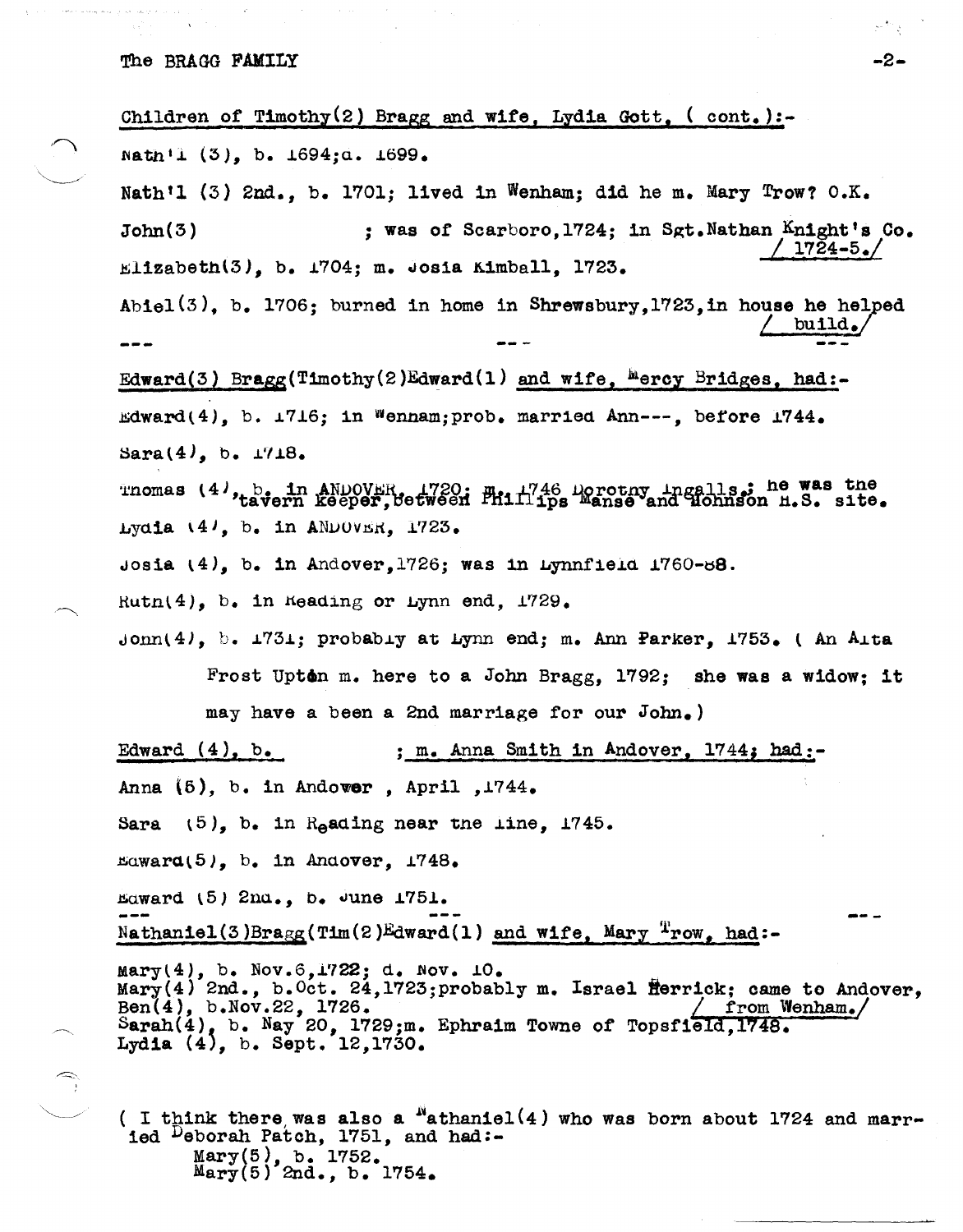$\frac{\text{Thomas}(4)\text{Bragg}(\text{dward}(4)\text{lim}(2)\text{Ed}_{\bullet}(1))$  and Dorothy Ingalls, nad:uorcas(5J, b. 1747; d. 1748.

S., 3

 $Ruth(5)$ , b. 1748; m. Nov. 1768 Jonathan Abbott.

 $D$ orcas $(5)$ , b.1751; m. 1775 Sam Farnum.

Ingalls $(5)$ , b. 1753; m. in 1776, Polly (or  $M$ olly) Frye, dau.of *Col.* James, widow/ Susanna(5),  $b \cdot \sqrt{1755}$ ; m. 1773 Jonathan Stevens ( $\mu$ ec. 15); (ancestors of b. 1752; sne d. 1796; he m. 2nd./ $\sqrt{$  Dolly Russell of Bethel, Me he a. 1828 in Andover.Maine. Dolly(Shattuck) the widow. m. for her 3rd., Daniel Gage. at Bethel. Ingalls (5) was a Minute Man at Andover,Mass., enlisted Jan.3l,1775:marched on Lexington alarm, in Capt.Thos. Poor's Co., in Regt. of Col. James Frye; was at Battle of Bunker Rill in Capt. Ben  $Farnum's Co.$  (Col. Frye was wounded in the thigh and  $U_{\text{apt.}}$  Farnum badly hit and never entirely recovered.) Phebe Bragg, grand-daughter of Molly (Frye) Bragg saw the wedding clothes of Molly. which were possessed by the Chadwick tamily of Portland, Me. The dress was of heavy white brocaded silk, stiff enough to stand alone, with flowers in colors. and pink satin, high-heeled boots. No wonder she couldn't stand the hardship of pioneer life at Andover.Me. Ingalls Bragg was Clerk of the Library at Andover.Me. 1797: 1799;1800-5;1807. His estate was appraised in Mar.1808.<br>Aug.19.

fion. Moses 'J:. Stevens). She d. 1840; he d. 1834.

Sara(5), b. *1757*; *u. 1758*. **1752**: **1752**: Sara(5) 2nd., b.  $1759$ ; m.  $1778$  Enoch Adams of Newbury - b. in Andover,Me. 1819; probably moved to Rumford, Me. Sara d. 1801.

Lydia (5), b. 1763; m. 1791, Isaac Poor.

Hanna  $\{51, b. in Anover, 1767.$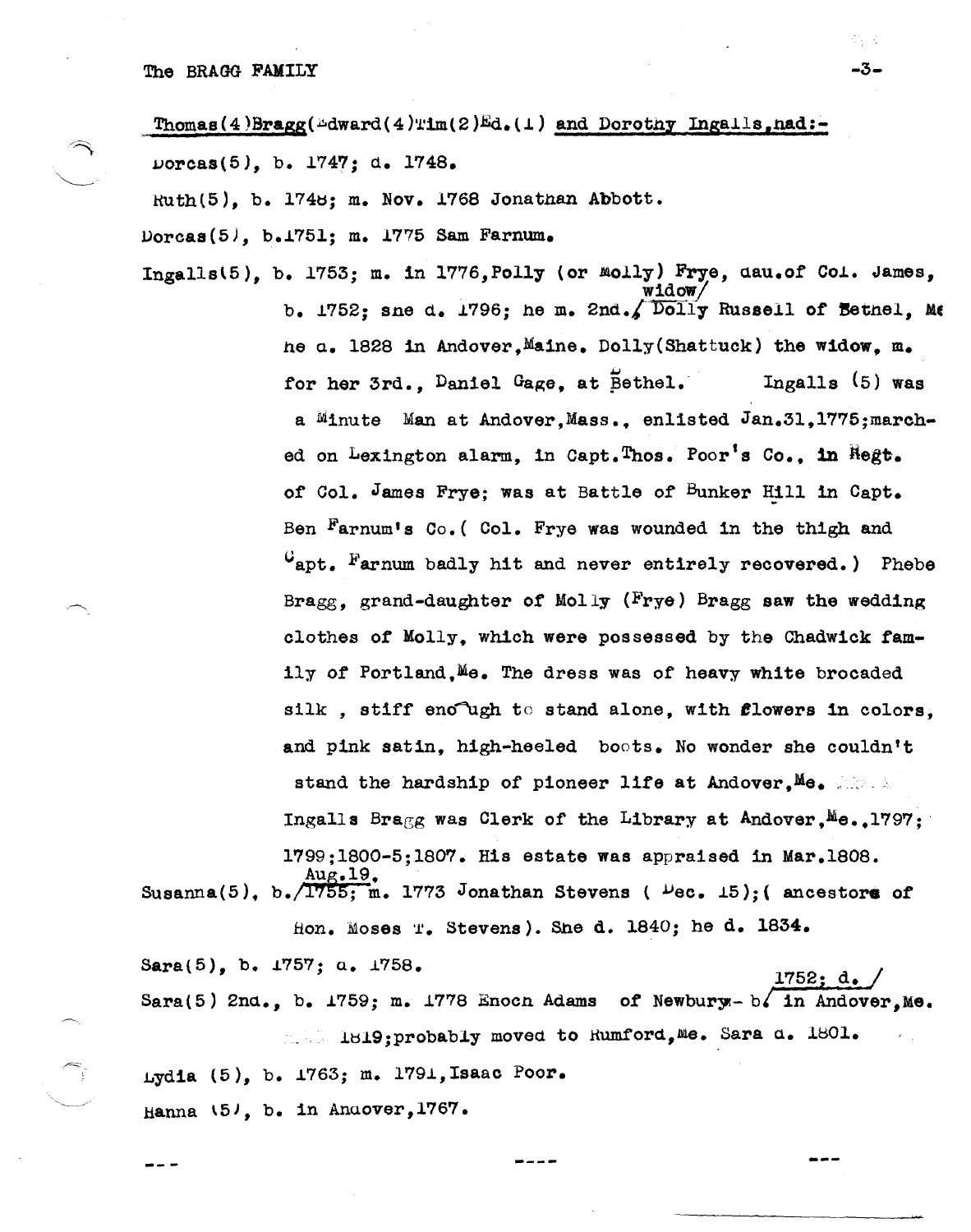$\mathcal{L}$ 

(5 ) Three Children of Jonathan Stevens and wife,Susannah/Bragg went to (6 ) Andover.Me., as first settlers. Jonathan, Jr., b. 1774, who married Dolly Poor. lived for a time in <sup>D</sup>elfast and Cutler. He died in some town on the Penobscott River. he left four children:-

Isaac  $T_{\bullet}$  (7) James peabody(?) Moses B.(?) b.1815  $D$ oll $\gamma(7)$  $: a \cdot in$  Arizona,  $1883.$ ; d. in Andover, Maine; m. Mary F. Bragg; lived a-<br>:living in Cutler. Me.  $/$  while here. ; living in Cutler. Me. ; d. in Dennisville, Me.

The old tavern, kept by Thomas  $(4)$  Bragg, was located for me by Mr. Furber, wno aied  $1897$  and was for years in tne employ of tne Davis & rurber Co. of North Andover. Mr. Furber was born in the house which had been the tavern. It stood between the Pnillips<sup>t m</sup>anse and the site of Johnson High School, at North Farish. It was an unpainted affair, much older tnan the tavern kept by a Barker, which stood on the site of J.H.S. The latter was the property of Moses Stevens.

The inventory of the estate of Thomas(4)showed  $\overline{4}$  180 State paper money.

Ingails(5)Bragg( $\text{Tros.}(4)_{\text{Ed.}}(3)\text{Trm}(2)$ Bd(1) and wife,Molly Frye, had:-Ingalls(6), b. here  $1777$ ; m. 1809 Betty Gardner of  $\frac{1}{2}$ pswich and Glouces- '

> ter, b. 1785; they had 12 ch. b. in Andover. Maine; he d. there 1840; she d. 1839.

Molly  $(6)$ , b. here 1799; m. Stephen Holt of Albany, Me., 1806; he was b. 1771; d. 1817; they moved to Norway,  $M\theta_0$ , 1794; her baby. 1 mo. old was so warmly wrapped that it smothered on the journey from Albany to Andover in Dec.1815.

Elizabeth $(6)$ , b. 1781; unm.

Dorothy $(6)$ . b. 1783; m. Moses Merrill of Andover.Me..; d. 1849; 8 ch. Thomas<sup>(6)</sup>, bapt. in South Church here  $A_{pr11}$  10,1785;m. Sophia Farrington of  $A_{ndover.}$   $\mathbb{E}_{e}$ ., 6 ch.; d. 1838.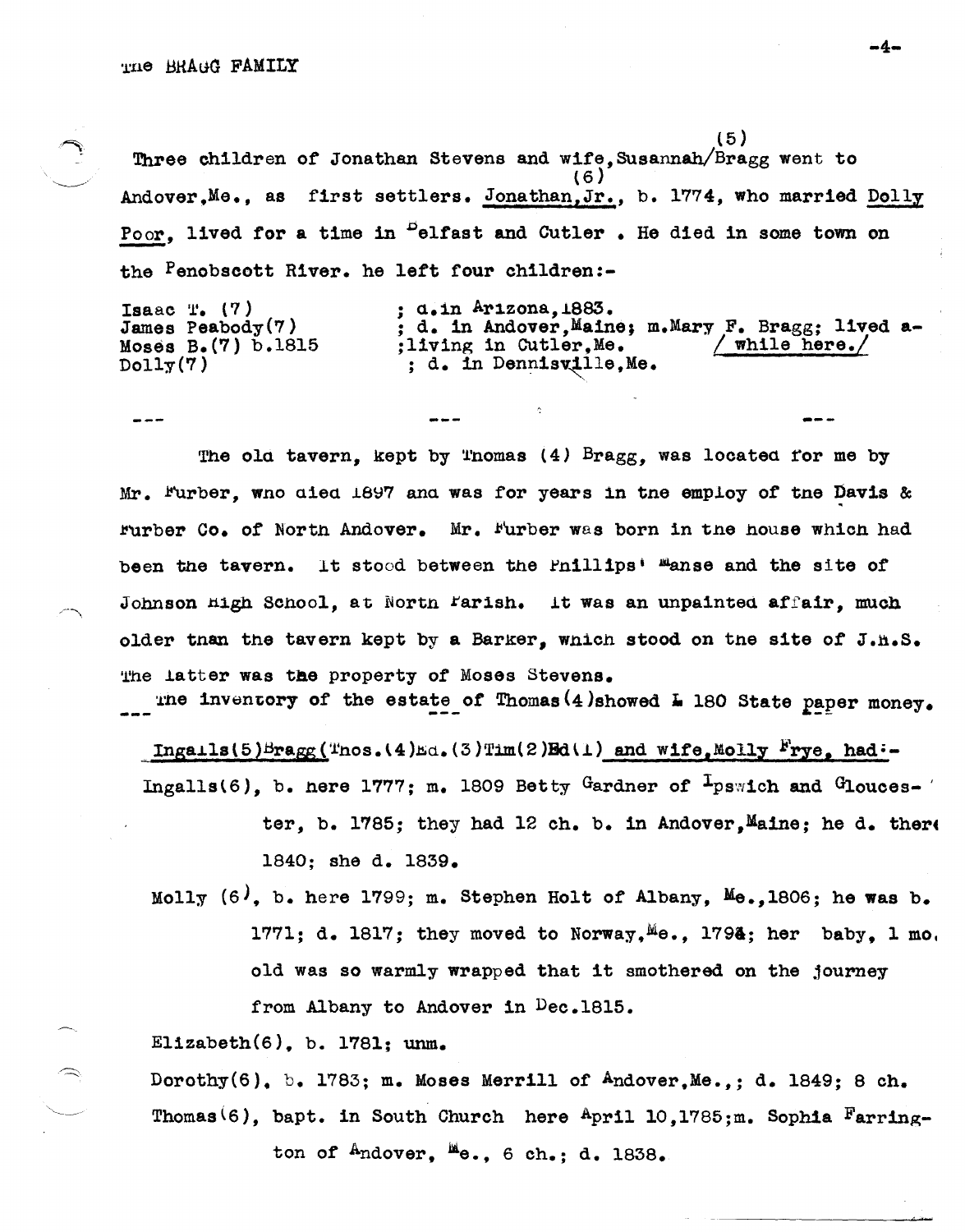

## These below were b. in Andover, MAINE:-

twins (6), b. 1799; daughters; b. last Wed. in January. ramela (6), b. 1791; m. Stepnen Lovejoy of Andover, Me.; 10 ch. Sukey(6), b. 1794; d. 1795. Sukey(6), b. 1795;1797.

by 2nd wife, Dolly Russell:-

 $W_m$ . (6), b. 1804. Washington I. (6), b. 1808

> $\texttt{Ingalls}(6)$  Bragg( $\texttt{Ingalls}(5)$ Thos. \4) $\texttt{A.a.}(3)$  and wife Betty  $\texttt{Garaner, had}$ :mary Frye(7), b. at Andover, Me., Jan. 2, 1812; m. Sept. 11, 1831, Jonathan

Peabody Stevens; b. at Belfast, Me., July 2, 1805; he d. at Andover, Me., Feb. 2, 1882. (stone has Jan. 30, 1883.) Pnebe  $(7)$ 

 $\ell$  " ingalls (6) Bragg was rather migratory and lived at Andover. Mass. at the time of Mary Frye's(7) marriage. He worked for Eapt. Nat Stevens as some sort of a boss about the mill, but  $\frac{1}{2}$  understand that he was of such imperious nature, after a time "apt. Nat did not know whether the mill belonged to his cousin Ingalls or himself, so solved the dilemma by dispensing with the former's services. He lived for a time at Canton, Mass., but returned to Andover, Me. There he filled Town offices with ability and ran a farm, for which, his daughter rnebe says,-he was never fitted. He died there  $\bar{p}$ ec.11, 1840.)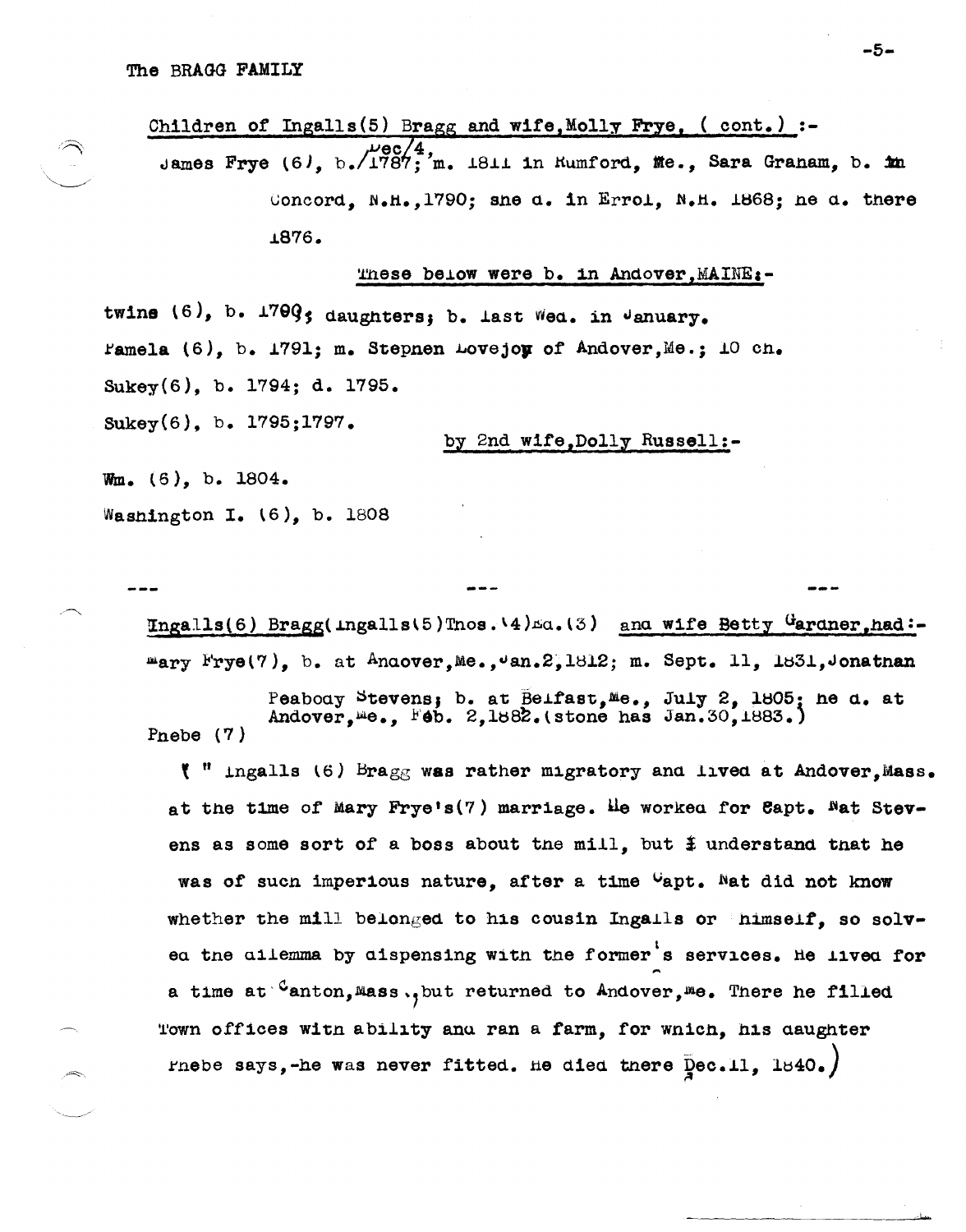Excerpts from letters of CHAS.L.CLARKE of New York City, to C.H.A.

To further aid you in the Bragg line I send the following data taken from Lapham's Hist.Rumford,Me., first called New Pennacook.

 $Fryeburg, Me., was first settled by  $u_{en}$ . Jonathan Frye in 1762. Most$ of the first settlers there were from Concord, N.H. Incorporated Jan.11. 1777. 547 inhabitants in 1790.

Rumford, Me. Incorporated Feb.21,1800, when it had 262 ingabitants. Most of the first settlers were from Concord, N.H.

Andover, Me.,-the first settler was Ezekiel Merrill, who settled there in 1786 coming from Andover, Mass. He was the sole inhabitant for two years. East Andover was incorporated June 23,1804. Andover had 22 inhab- . itants in 1790.

The original grants are in Mass. Archives, for Maine was a province *ot* Mass. until *1820.* Andover and Rumford were in Cumberland County,Me. until 1805 when Oxford county was ser off, in which these towns were included. Prior to 1805 the records of these towns,(wills and deeds) will be found at Portland,  $Me_{\bullet}$ , and at Paris,  $Me_{\bullet}$  after that time.

About Lydia Gott, wife of Timothy (2) Bragg. I think she was daughter of Charles (2) Gott of Wenham, by his second wide ,Lydia (2) Clark, to whom he was married  $Dec.25.1665.$  Charles (2) Gott was son of Charles(1) Gott of Salem, who came in the ABIGAIL with Endicott, Sept.1628. Charles (1) had Charles  $(2)($  by wife unknown to me) bapt. June 1639; moved to Wenham. and died  $1667 - 8/$ 

I think Lydia(2)Clark, wife *ot* Charles (2) Gott was daughter of wm. (1) and Margery Clark *ot* Watertown 1631, who had a Lydia Clark, born about  $1644$ , and then removed to Woburn, and had :-<br>Hannah $(2)$ , b.1646.

 $W_m$ .(1) Clark died March 15,1682 aged 87, and widow Margery, died Oct. 11, 1694, at 95. Savage says that in his will, dated  $Qec.10,1681$ ,  $Wm. (1)$  then provided for his daughter, Lydia, then a widow, and for her two daughters.

Well, you have found the parents of Dorotny(Ingalls)3ragg- wife of  $r$ nomas  $(4)$ , the inn keeper.  $\pm$  thought it ought to be Moses and Maria 'or mary or Moriah) lngails, but tninking isn't proving, and that you have done, for which you have my congratulations and thanks.

I snail write to Mr. Moses Stevens about the Jonathan Stevens graves or tomb, to ascertain what he knows of it. It is now plain where Ruth(5) Bragg gets her name-- from her aunt Ruth (Ingalls) Foote; and does Moses Tyler Stevens get his name Moses from his ancestor Moses Ingal1s;or is he a descendant of Moses Tyler who married the widow Sprague, and takes his name?<br>At Andover,Mass. <sup>M</sup>arch 29,1791, <sup>D</sup>enjamin Poor,Ebenezer Poor, Sam'l

Johnson, Ephraim Prescott, Ingalls Bragg, Jonathan Stevens, Abiel Lovejoy and <sup>N</sup>athan Adams, jr., petition Hon. Samuel Holton, sq., Justice of the and Nathan Adams, jr., petition Hon. Samuel Holton, sq., Justice of the Peace, to authorize a meeting at the home of Mr.Bimsley Stevens at which the  $P$ roprietors(of East Andover, Me.) are to transact certain business specified in the petition. Meetins were held at Andover, MASS.until June 1, 1795, at which date, and thereafter, all meetings were at Andover, ME.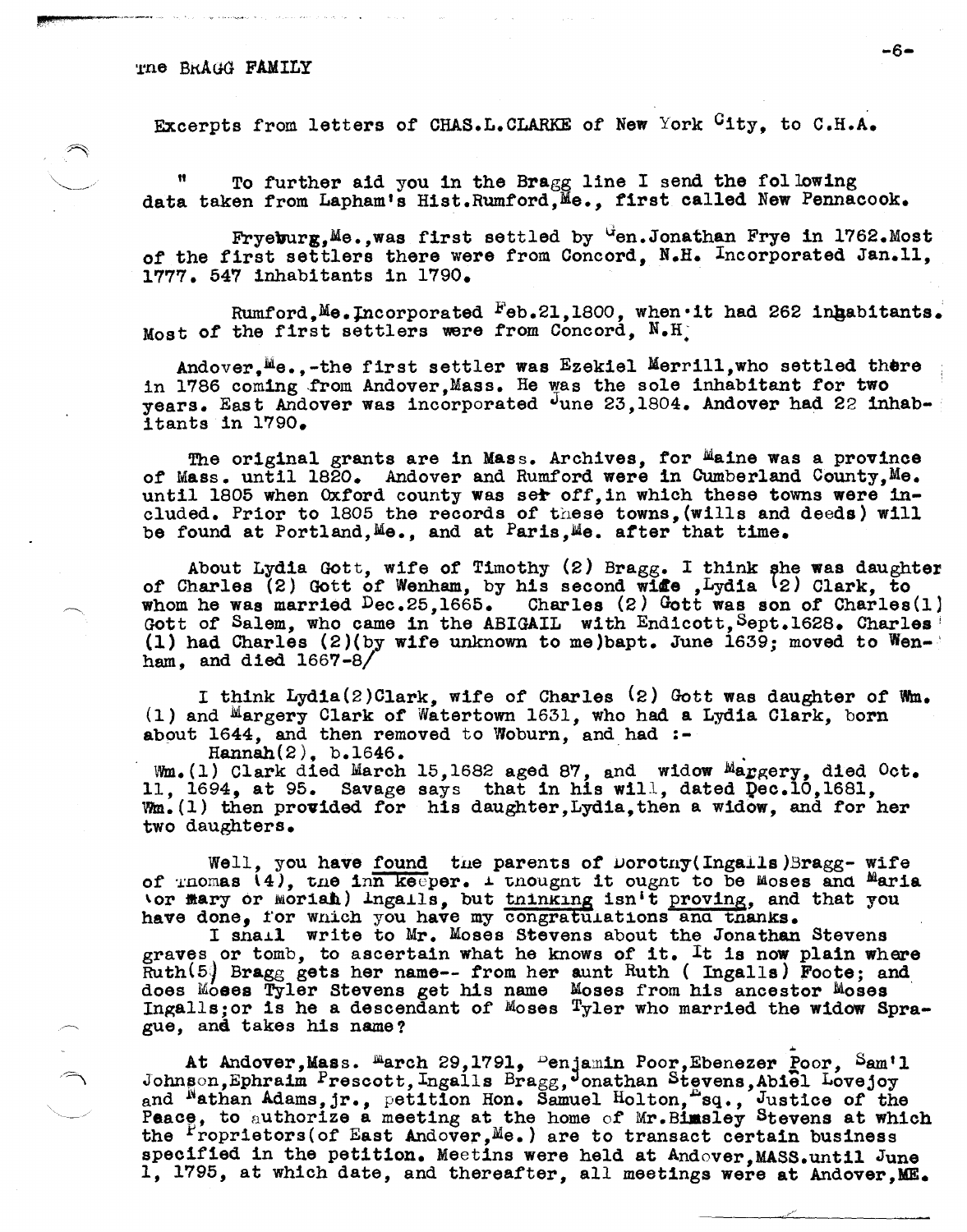## The BRAGE FAMILY  $-7-$

Letters from Chas.L. Clarke to  $C_s$ H.A. (cont.):-

" It never ceases to be a mystery to me that considering the apparent completeness with which the Andover records have always been kepy. the death of Thomas(4) Bragg and his wife Dorothy are not to be found therein if they really died there. I cannot cease from wondering that this omission and other mysterious disappearances of the Braggs. ... is not due to their having skipped over to Reading just often enough and at the proper times, to prevent being recorded at Andover, and from the fact that records were only indifferently kept at Reading, also prevent their being recorded there, and thus lost to the world. I know you think Thomas died at Andover, and await the result of your researches with interest, and <sup>I</sup> have no proof to the contrary.

I do hope that you can find that old lady, who, as  $Mr.$  Moses Stevens thinks, took down a list of those who were buried in the old tombs before they were covered up, or at least that you can find the list. Mr. Stevens has never told me anything of the old tombs and I have not had time to inquire, although that was on my list of future cbperations *.Vi* 

--- Bragg papers:-

 $1699...$  Edward(1) Bragg " near his end", ( he d. 1708) leaves to

 $\beta$ arah his wife ( 2nd.) a dower right in his estate, etc.etc. and privileges in house; Tim (2) is to do thus and so, as is his son(in law) Eveleth; there is a bequest to Debora Searles. a book of Mr. Bancroft's works- to Jo Eveleth, a Bible with Concordance...

 $1762...$ ....John and Anna Parker, for 14  $\text{L}$  13s.4d. paid by Thomas(4)  $112:38.$  Bragg,. . gentleman, alias inn-holder, - well, the dwellinghouse in Aadover near North Meeting-house on East side Boston road; John Johnson bounds- near land of"our father James Parker": there is a shoe maker's shop on it-west s1de of road. Sam Phillips, Jr., and Hanna, witness.

 $\frac{17.14...}{\text{that is owned in part by James and Thomas Burnham.}}$  a wood lot

 $1724 \cdot$ · May  $22 \cdot \cdot \cdot$  Edwara\b) bragg of Anuover, yeoman, for  $\bullet$  20 paid by ~imothy\6! Bragg of Ipswich, quits all claim to estate of grandsir Edward\l) and father Tlmothy(2). Wm. and Dan Giddings, witness.

SALE OF TAVERN. **J ...** 

 $1785$ , May  $2...$  Thomas (4) Bragg of Andover, for  $\text{\textsterling}$  200 paid by Henry Ingalls, sells 6 acres and buildings, bounded on mast slae by road leading from Sam Phillips to Marstin's Ferry, till it comes to a road leading to Shawshim Kiver-- and from the line describea by ist nameu road, to extend West to include 6 acre.  $-1n$  a rectangle- - flowing, mowing, orchard. manna Bragg and Moody Briages sign. Near Jonnson High Scnool site.)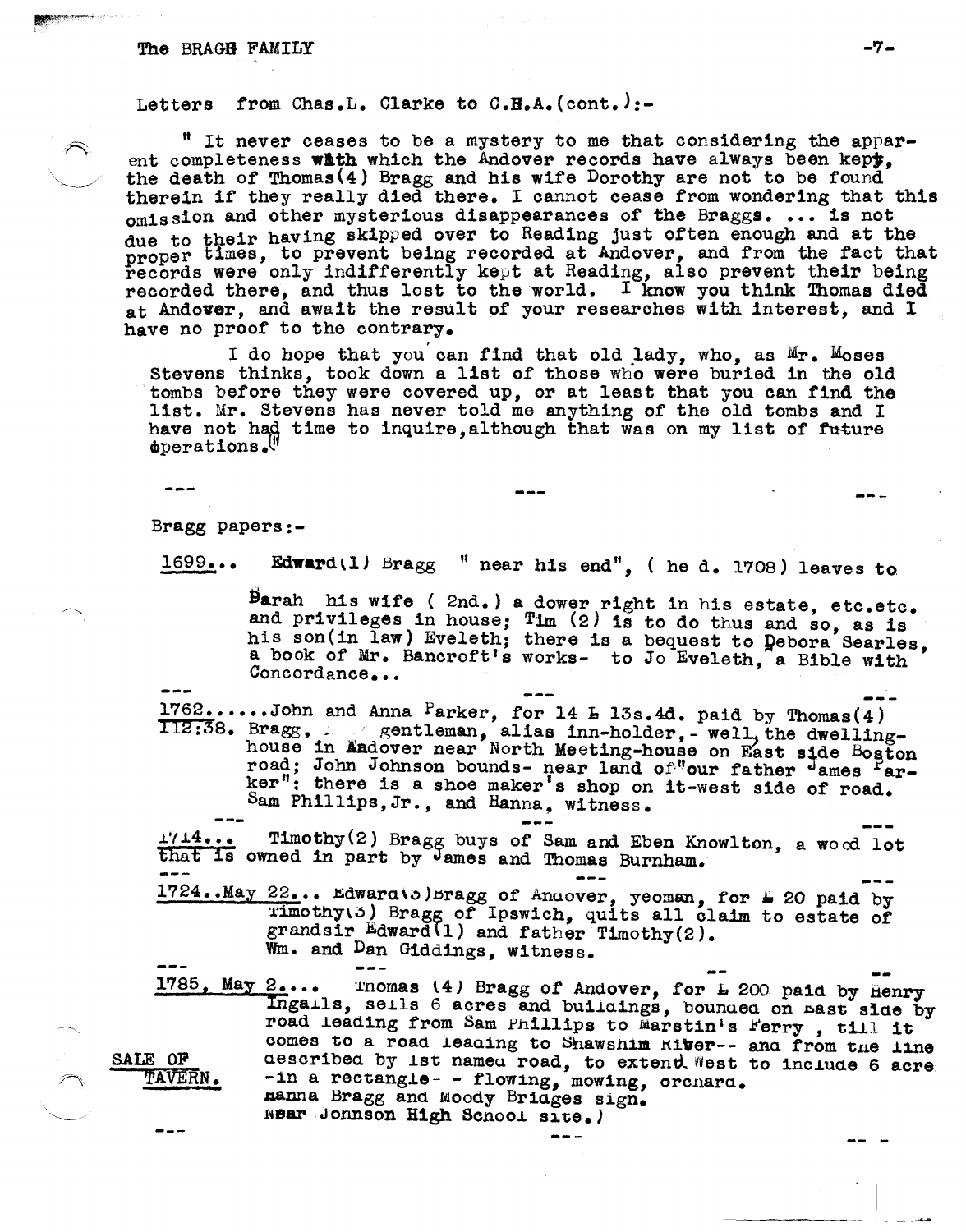## Bragg Papers:-

 $1785...$  May  $2...$  inomas  $5$ ragg of Andover, for  $\frac{1}{2}$  400 paid by Jonathan Stevens, Sam Farnum and Ingalls Bragg, sells land on East Tavern estate and of that sold the same day to Henry Ingalls (see p.7)bounds on parsonage land in possession of Wm. Symmes, clerk.-South East of the Shawshin Road, (Now from corner down to the mill, opposite Mrs. Olive Way's-)on road from Ben Stevens to the river. On the same day, Henry Ingalls sold his newly purchased 6 acres, to Jonathan Stevens and Sam Farnum.  $157:27......$  Ingalls Bragg administers the estate of Thomas  $(4)$ Nov. 9, 1791; ; Bragg, Late of Andover-- dec.; James Tyler of Andover, cloth+ ier, buys the land at Swan's Ferry, with a house and barn on it, that Oliver Peabody sold to Thomas (4)-- S.E. side of Merrimac Hiver- S.W. part of Jacob Tyler's land, - N.E. of Nen. Forter- N.W. side of Road. ( one house he owned at river  $\texttt{side.}$ ) Ingalls  $gragg$ , adm. on estate of late Thomas(4) Bragg., 152:226. conveys for  $\equiv 20$ , to Sam Phillips, land and buildings. I  $1791...$ acre 20 p.- on road from Snawsnin to South Meeting housenear Lieut. Wm. Foster's. ( Was this the house bought by Col. Ben. Abbott or is that one too large ?) Lydia Bragg and "acob Abbott sign the paper for Ingalls and Molly. ... for **h** 48 from "awrence "claughlin of Hopkinton, Hills-<br>boro Co/, N.H., Ingalls Bragg sells land and house etc.- the 1791.. same as sold above- the 1st probably on a mortgage-. Bimsley Stevens and Thomas Pevey, witness. Sam Phillips gives up the mortgage. 155:64 .......... for **h** 350 from vonathan Stevens and Sam Farnum, Ingall 1791...March 16/ Bragg conveys a farm that Thomas(4) Bragg bought of S<sub>a</sub>m Chickering( the Way estate) onthe road from Bimsley Stevens to the Shawshin NEW BRIDGE and near the land of the late Sam Phillips. Nov. 9, 1791.... Ingalls Bragg (adm. of Thos.  $(4)$  's estate) sola to Dr. John Kittredge, yeoman, 5 acres West of road from Kittredge's to the Meeting House-MW of James Bridges and North side of road from Stevens-Swan's Ferry- to Meeting House (on the cross road before you get to Kittredges after leaving Mrs.  $\gamma$ ay's) - the piece he bought of Oliver Peabody.  $\Gamma$ ecorded 1799. Edward (1) Bragg made will, Aug, 16,1708. The Church had a bequest in silver for plates. Daughter Debora was dead- $1708...$ 310.78 and her children were to have all available moveables, besides the farm of John Todd, which he bought for her, as, at her marriage, before did not receive as much as the rest.  $De$ c: 4,  $1785...$ inventory of the estate of inomasid) bragg.  $\texttt{A}$  1228 ; 1/3 sawmill and 20 acres in Goffstown, N.H.; L 490 in notes due; L 180 in Colonial paper money(morthless); 4 pgs.

·d·

####

of inventory-very interesting.